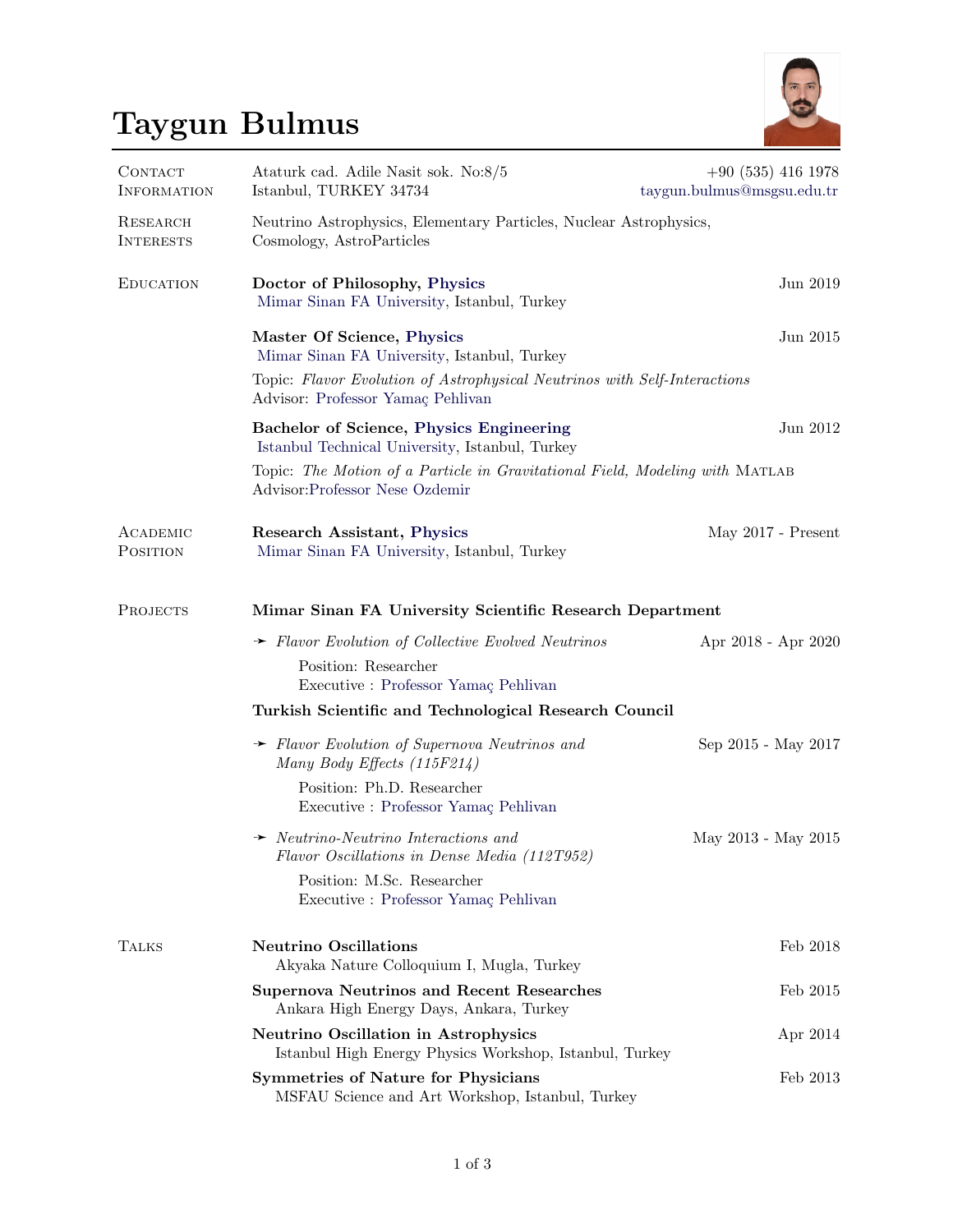| POSTER<br>PRESENTATION            | <b>Astrophysical Neutrinos Flavor Evolution With Self Interaction</b><br>Nuclei In the Cosmos XIV and NIC School, Niigata, Japan                      |          |  |
|-----------------------------------|-------------------------------------------------------------------------------------------------------------------------------------------------------|----------|--|
| <b>PUBLICATIONS</b>               | T. Bulmus and Y. Pehlivan, Proceedings Of The 14th International Symposium On<br>Nuclei In The Cosmos (NIC2016) (2017) [DOI:10.7566/JPSCP.14.020709]. |          |  |
| PROFESSIONAL<br><b>ACTIVITIES</b> | QDIS-16<br>16th Workshop On Quantization, Dualities And Integrable Systems<br>Mimar Sinan FA University, Istanbul, Turkey                             | Apr 2018 |  |
|                                   | Hortacsu-Fest<br>Mimar Sinan FA University, Istanbul, Turkey                                                                                          | Apr 2018 |  |
|                                   | Akyaka Nature Colloquium I<br>Elif Hanm Hotel, Mugla, Turkey                                                                                          | Feb 2018 |  |
|                                   | HEP, Astrophysics and Cosmology Workshop, YEFAK 2018<br>Istanbul University, Istanbul, Turkey                                                         | Feb 2018 |  |
|                                   | <b>VII Pontecorvo Neutrino Physics School</b><br>Czech National Library of Technology, Prague, Czech Republic                                         | Aug 2017 |  |
|                                   | Istanbul High Energy Physics Workshop, YEFIST 2017<br>Yildiz Technical University, Istanbul, Turkey                                                   | May 2017 |  |
|                                   | <b>NBIA Summer School on Neutrinos</b><br>Underground $\mathcal{C}$ in the Heavens<br>Niels Bohr Institute, Copenhagen, Denmark                       | Aug 2016 |  |
|                                   | Nuclei In the Cosmos XIV<br>Toki Messe, Niigata, Japan                                                                                                | Jun 2016 |  |
|                                   | <b>Hadron Physics Winter School</b><br>Middle East Technical University, Ankara, Turkey                                                               | Oct 2015 |  |
|                                   | <b>Introduction to Supersymmetry</b><br>Bogazici University and Science Academy, Istanbul, Turkey                                                     | Sep 2015 |  |
|                                   | Istanbul High Energy Physics Workshop, YEFIST 2015<br>Mimar Sinan FA University, Istanbul, Turkey                                                     | Apr 2015 |  |
|                                   | <b>International Workshop on Neutrino Physics and Astrophysics</b><br>Mimar Sinan FA University, Istanbul, Turkey                                     | Mar 2015 |  |
|                                   | <b>Ankara High Energy Days</b><br>Middle East Technical University, Ankara, Turkey                                                                    | Feb 2015 |  |
|                                   | Istanbul High Energy Physics Workshop, YEFIST 2014<br>Ozyegin University, Istanbul, Turkey                                                            | Apr 2014 |  |
|                                   | <b>Quantum Field Theory Winter School</b><br>Bogazici University and Istanbul Technical University, Istanbul, Turkey                                  | Feb 2014 |  |
|                                   | II. Uludag High Energy Physics Winter School<br>Uludag University, Bursa, Turkey                                                                      | Feb 2013 |  |
|                                   | <b>XIII.</b> National Medical Physics Conference<br>Medical Physics Society, Izmir, Turkey                                                            | Nov 2011 |  |
|                                   | <b>Solid State Physics and Systems Biology</b><br>Bogazici University, Istanbul, Turkey                                                               | Aug 2010 |  |
|                                   | Differential Geometry And Its Applications in Physics<br>Bogazici University, Istanbul, Turkey                                                        | Aug 2009 |  |